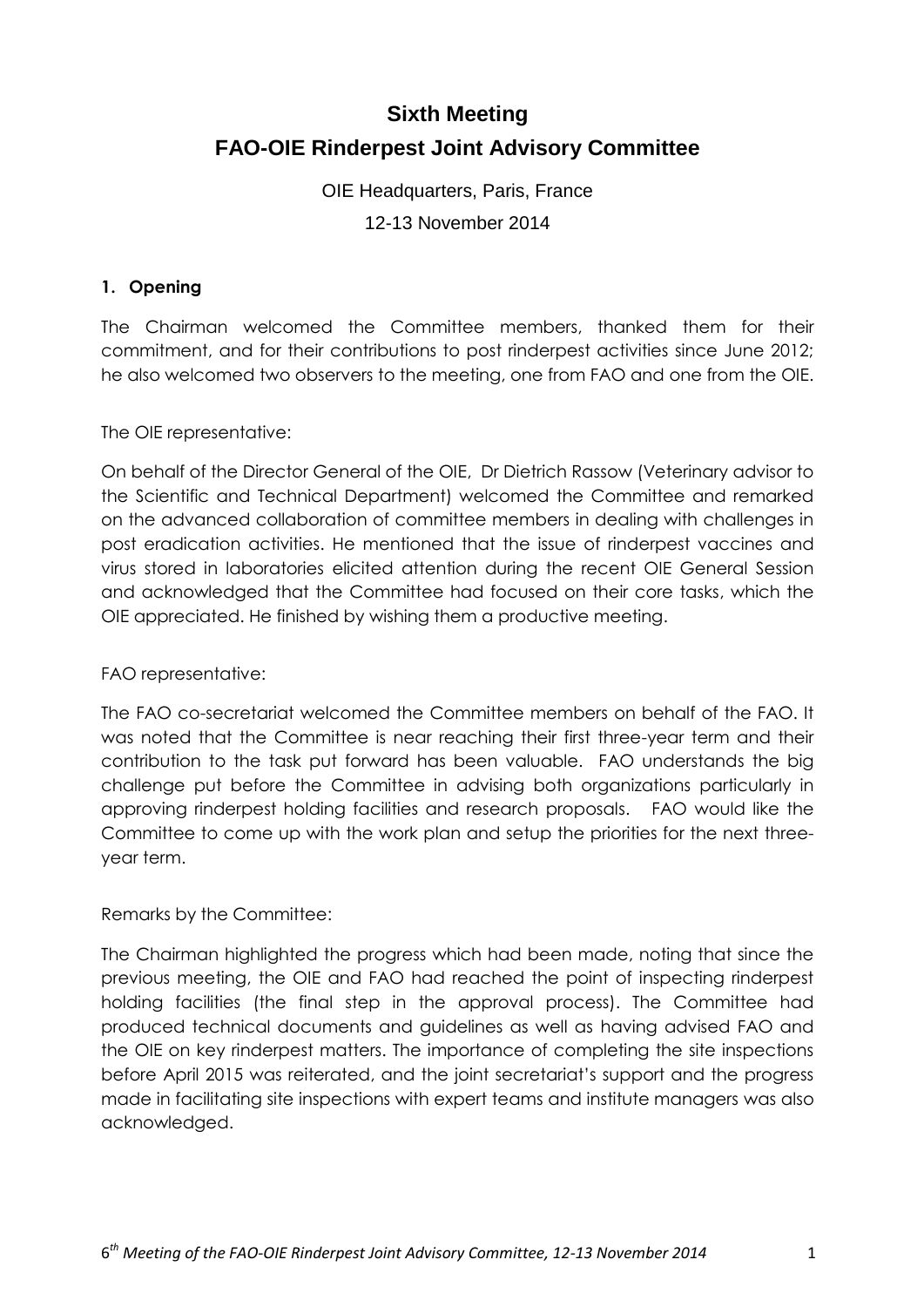# **2. Review the meeting agenda and action items from the previous meeting**

The provisional agenda was discussed and rearranged to ensure a better flow of activities; the amended agenda was proposed by the Chairman and the Committee adopted the agenda (Annex 1).

The report of the previous meeting had been adopted by email exchange and had been made available on the FAO and the OIE websites.

Previous minutes were adopted, and the action items discussed. Notable actions which had taken place included:

- The Committee drafted a procedure to enable safe transfer of rinderpest vaccine seed material and manufactured vaccines outside of the biocontainment for storage in a biosafety level two (BSL2) laboratory. The document needed some refinement since more information had become available.
- The OIE had requested permission from their Member Countries to share data with FAO from the first official rinderpest report (2013). Only four Member Countries had not responded to the request; OIE would follow-up with them. The information from consenting countries would be shared with the FAO once the proposed confidentiality agreement between the two organisations had been finalised and signed
- All outstanding issues from rinderpest holding facility applications reviewed at the previous meeting had been resolved by email exchange between the applicant facilities, the Secretariat, and the Committee.

## **3. Site inspections**

The Committee had developed a checklist for site inspections of applicant rinderpest holding facilities and discussed how to improve the format so that it could be used in the evaluation process by both the applicant facility and the inspection team. The Committee recommended including the following additional material in the preinspection documents - a questions and answers document for the inspection team, a confidentiality agreement, and the mandate for rinderpest holding facilities. The Committee suggested that the secretariat provide the inspection team with complete documentation in advance of the inspection and follow up with a conference call to ensure that all members are well informed about the process and objectives of the mission, their responsiblities and to respond to any questions they may have.

The Committee reviewed the format of the report and agreed on its outline. It was also recommended that the report reflect a qualitative assessment by consensus.

It was agreed that the inspection team should share the findings of the evaluation with facility management at the conclusion of the inspection, discuss nonconformities and then agree on a deadline for any corrective actions. The committee agreed that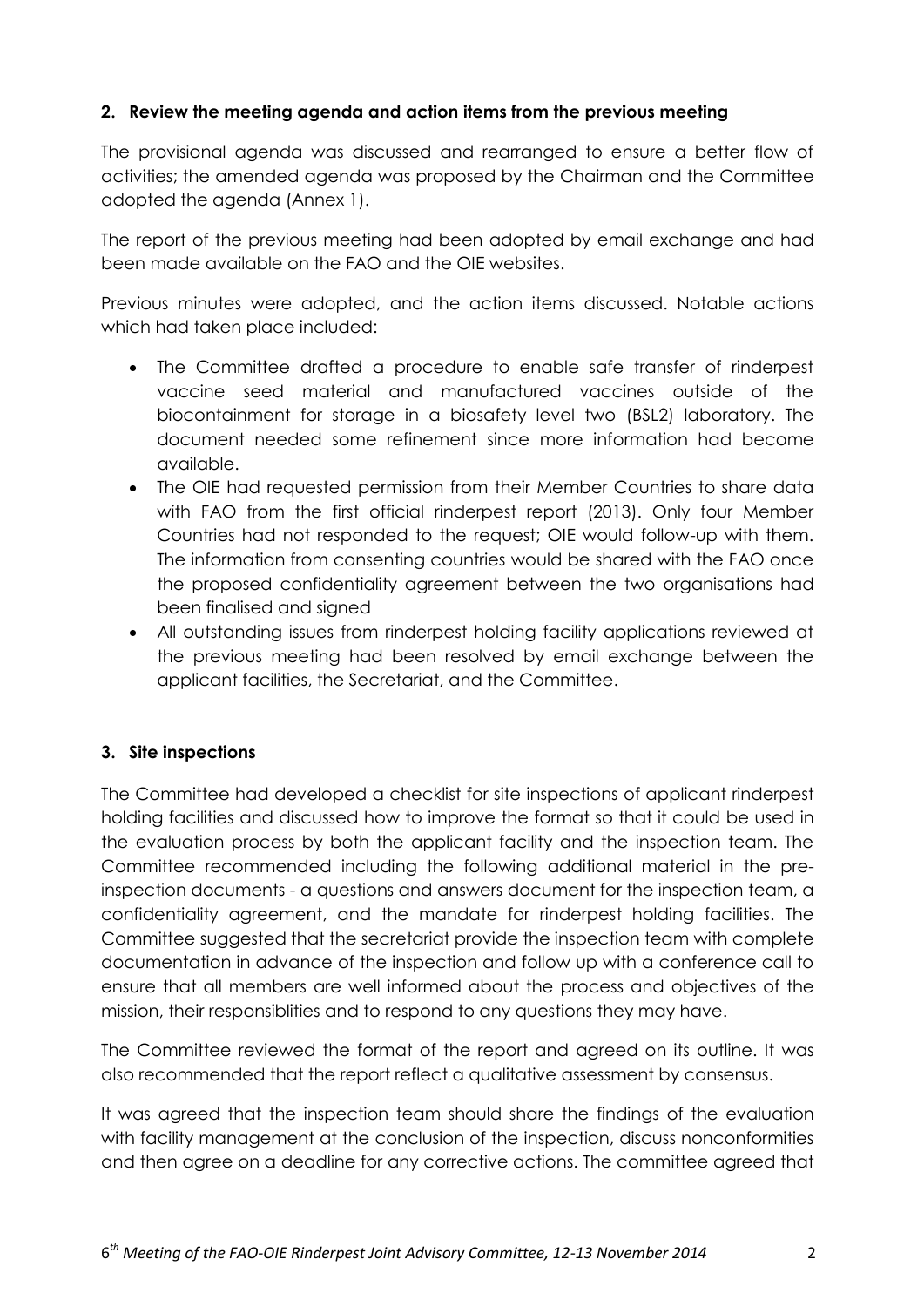open publication of inspection findings, including the Executive Summary, should be by agreement between FAO, OIE, and the facility.

The secretariat presented an update on the preliminary timeframe for inspections; visits to AU-PANVAC, Ethiopia and two facilities in Japan were scheduled for January 2015, a USA facility in February 2015 and a United Kingdom facility in March 2015. The Committee wished to be kept informed about progress in finalising the site inspections and on the composition of expert teams. The Committee also offered to assist FAO and the OIE with additional support or advice for the inspections if it was needed.

**Action 1:** The Committee would finalise the checklist for site inspections by email and the secretariat would make it available to the facility and inspection team in preparation for the first inspections in January 2015.

# **4. Review FAO-OIE rinderpest holding facility application for CIRAD (France)**

The Committee had received a completed application for rinderpest holding facility status from CIRAD (France) in advance of the meeting.

This application was for a category (A) facility:

## *Rinderpest virus holding facilities for storing rinderpest virus containing material, excluding vaccine stocks*

During the review of the application, the committee member from CIRAD recused herself from the discussion.

Upon review of the application, the Committee acknowledged the completeness of the dossier and further discussed information about the contingency plan, the Laboratory Information Management System (LIMS) and validity of the current accreditation license of biocontainment to ensure compliance with the requirements in the application form. The Committee concluded that the information was acceptable, with further written clarification on one point in the application form (verbal clarification had been provided in the meeting), and recommended that the dossier move forward in the application process (a site inspection of the facility).

## **5. Updates on the official Member Country rinderpest reports to OIE**

## **5.1 Results of Member Countries official reports to the OIE**

The OIE presented an update on the first official OIE rinderpest report (2013). It was highlighted that, as of November 2014, 94% of OIE Member Countries had responded by completing the electronic rinderpest questionnaire, and only 11 countries had not responded. Most importantly, 23 countries reported to still hold some form of rinderpest virus-containing material including manufactured vaccine stocks. All the results had been individually verified with countries to ensure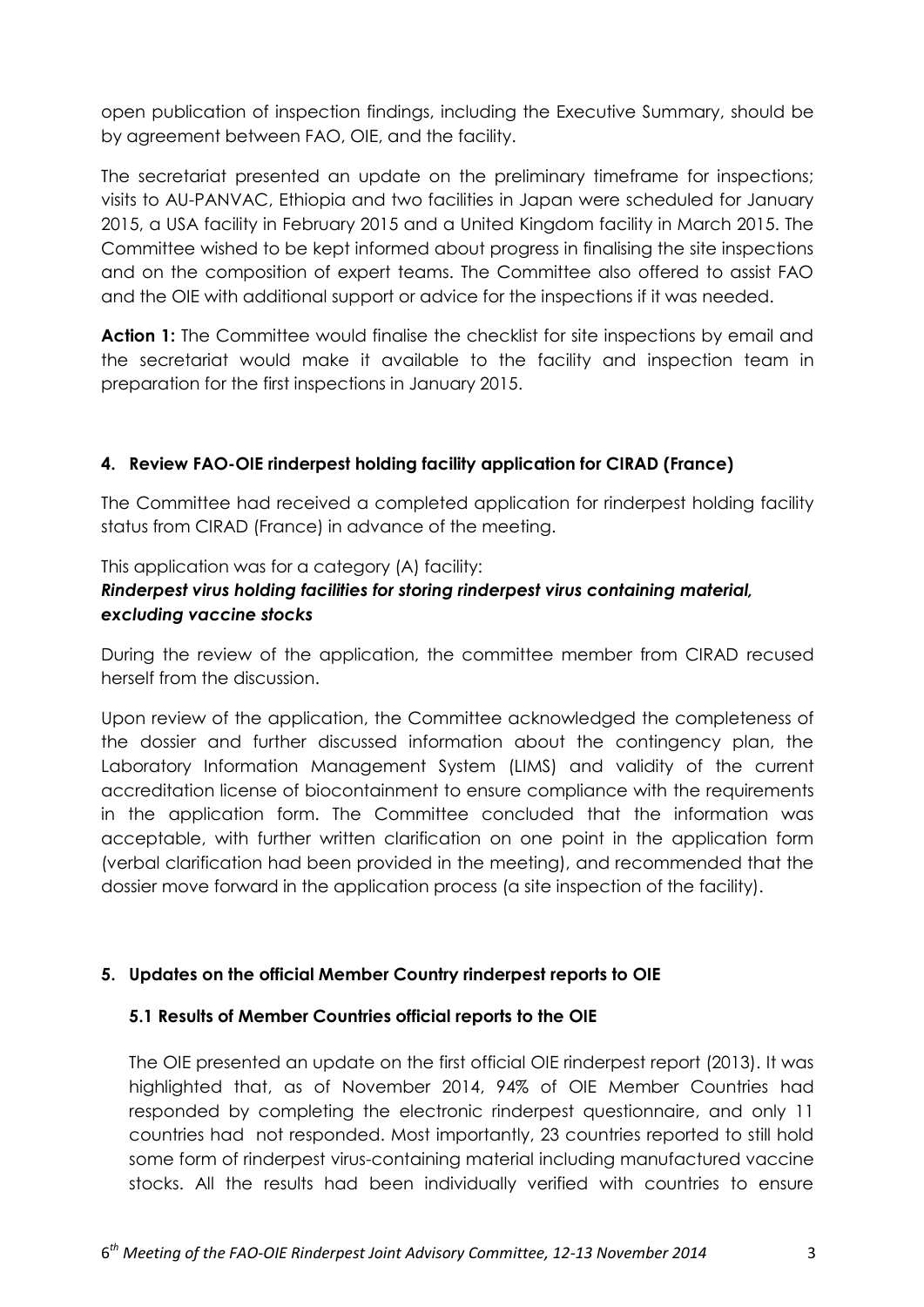accuracy. It was noted that fewer facilities had reported to hold rinderpest virus in the OIE survey (2013) when compared with a previous survey conducted by FAO and the Royal Veterinary College (UK) in 2011, which might suggest that some of the rinderpest virus stocks had been destroyed. It was also acknowledged that there may be under-reporting in some countries whose veterinary services may not be aware of stocks stored in unknown localities in their country.

## **5.2 Research projects**

On the approved rinderpest research projects, the Committee was informed that OIE had secured funding for the two projects which had previously been approved. The peste des petits ruminants (PPR) vaccine research project *"Testing the potential for protecting cattle against rinderpest using attenuated PPR virus vaccine"* was due to start in April 2015 once the animal facility in the new Pirbright Institute was up and running. The second proposal for *sequencing and destruction of rinderpest virus* by Pirbright Institute (UK) had been approved at the Committee meeting in February 2014. OIE had since received donor support for sequence and destruction of rinderpest virus and would put out a call for proposals to facilities which may be eligible for funding. However any manipulation of rinderpest virus must first be approved by FAO and OIE, with advice from the Committee.

## **5.3. Resolution passed at OIE General Session**

The Committee was informed about the adoption of OIE Resolution 23 at the 82nd OIE General Session in May 2014. This resolution on the *"Procedure for the Designation of Facilities Holding Rinderpest Virus Containing Material to maintain Global Freedom from Rinderpest"* endorsed the legal mandate describing the requirements of the two categories of Rinderpest Holding Facility:

- A) Rinderpest Holding Facility for storing rinderpest virus containing material, excluding vaccine stocks
- B) Rinderpest Vaccine Holding Facility for storing only manufactured vaccines, vaccine stocks and material solely for their production

## **6. Updates on virus sequestration and FAO projects**

## **6.1 Virus sequestration**

The Committee was informed on progress made on transfer of rinderpest vaccine seed stocks from Botswana Vaccine Institute (BVI) to PANVAC for safe storage (sequestering). FAO has been working closely with the two institutes to facilitate the process, agreement on the procedures and the material transfer agreement (MTA). The Committee has been kept informed and advised on the number of samples to be stored. BVI voluntarily destroyed the majority of their stocks and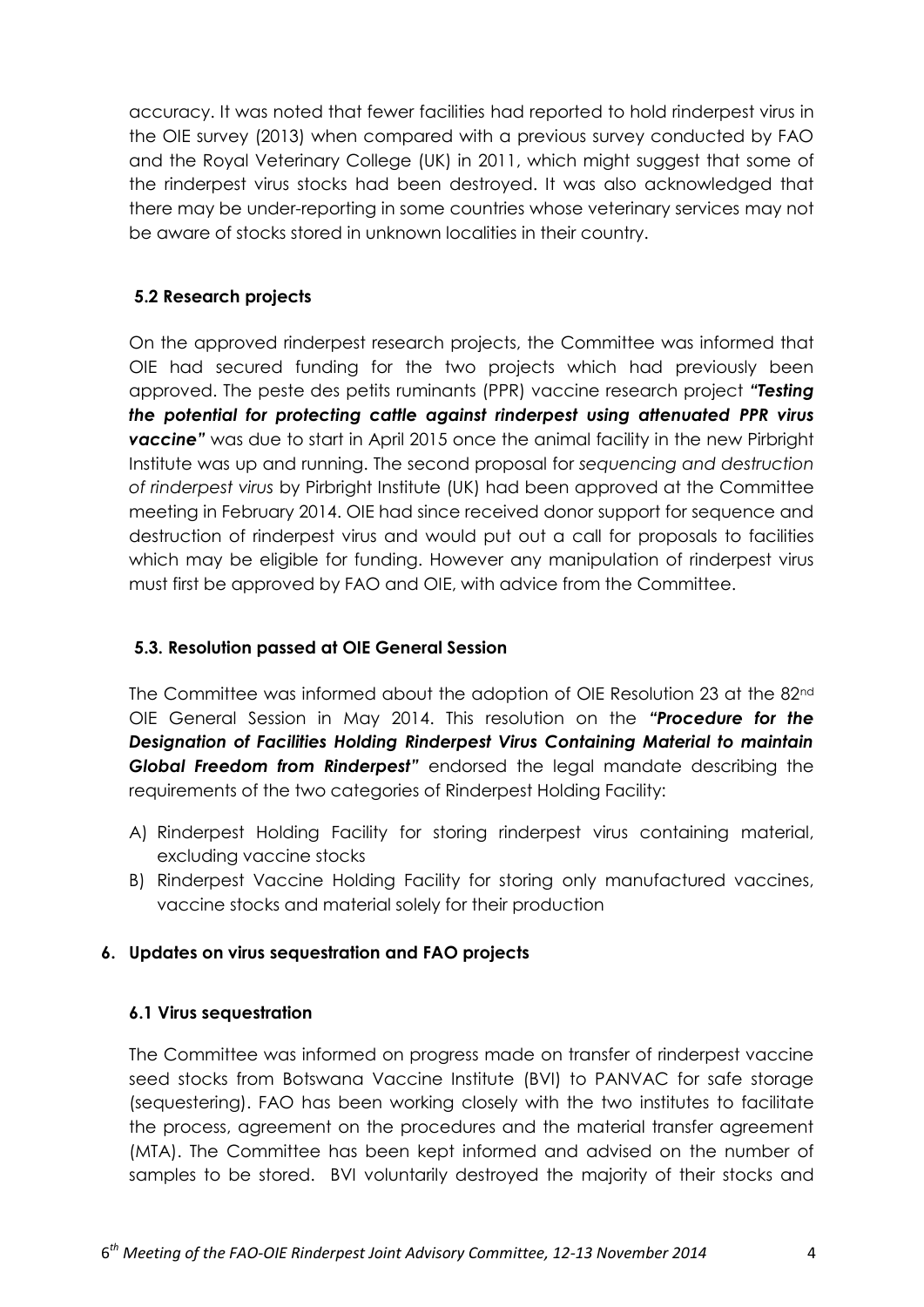provided documentation to FAO as proof of destruction; this was kept as a record and was shared with the Committee and the OIE. BVI and PANVAC have agreed on the number of the vaccine virus stocks to be transferred and would ship the materials in two separate shipments to ensure its safe arrival. FAO would support the cost of shipment once the MTA was finalized and would publish a press release on this initiative.

Additionally, a Scopus literature search was conducted by FAO to hone down on the possible whereabouts of rinderpest virus kept outside of government entities. The search retrieved a total of 941 documents pertaining to rinderpest virus and approximately 40 institutions were affiliated with the research in question. Twenty two institutions in 12 countries were found to be affiliated with publications using rinderpest virus and 15 institutions were excluded from the collated list as they were already known to possess rinderpest virus containing material or had confirmed the destruction of their stock. The list of these institutions will be included on the advocacy of virus destruction and sequestration.

## **6.2 Rinderpest vaccine**

To collect the most up-to-date information on rinderpest vaccine, FAO distributed inquiries to 16 of the former vaccine producers to provide the following:

- type of vaccine traditionally produced in the facility;
- the name of vaccine strain(s) used for production;
- whether the vaccine is produced in GMP/GLP facility;
- capacity and scale of production in regards to the number of doses;
- list of vaccine seed strains and an approximate number of vaccine doses currently stored in the facility.

The results showed that eight of the 16 contacted vaccine companies responded to the inquiry. Three of the eight respondents are GMP/GLP-certified. Two of the eight companies acknowledged holding vaccine stock and three acknowledged possession of vaccine seed stock. The production capacity ranged from 60,000 to 4 million doses on a monthly basis.

# **6.3 FAO projects**

FAO was able to secure funding to support rinderpest virus destruction and sequestration; communication and advocacy to maintain vigilance and increase awareness; and disease surveillance for rumour tracking at national, regional and global levels.

## **7. International Preparedness and Response plan**

In response of the Committee's request for the development of an international preparedness and response plan, Dr Ian Douglas (Crisis Management Centre-Animal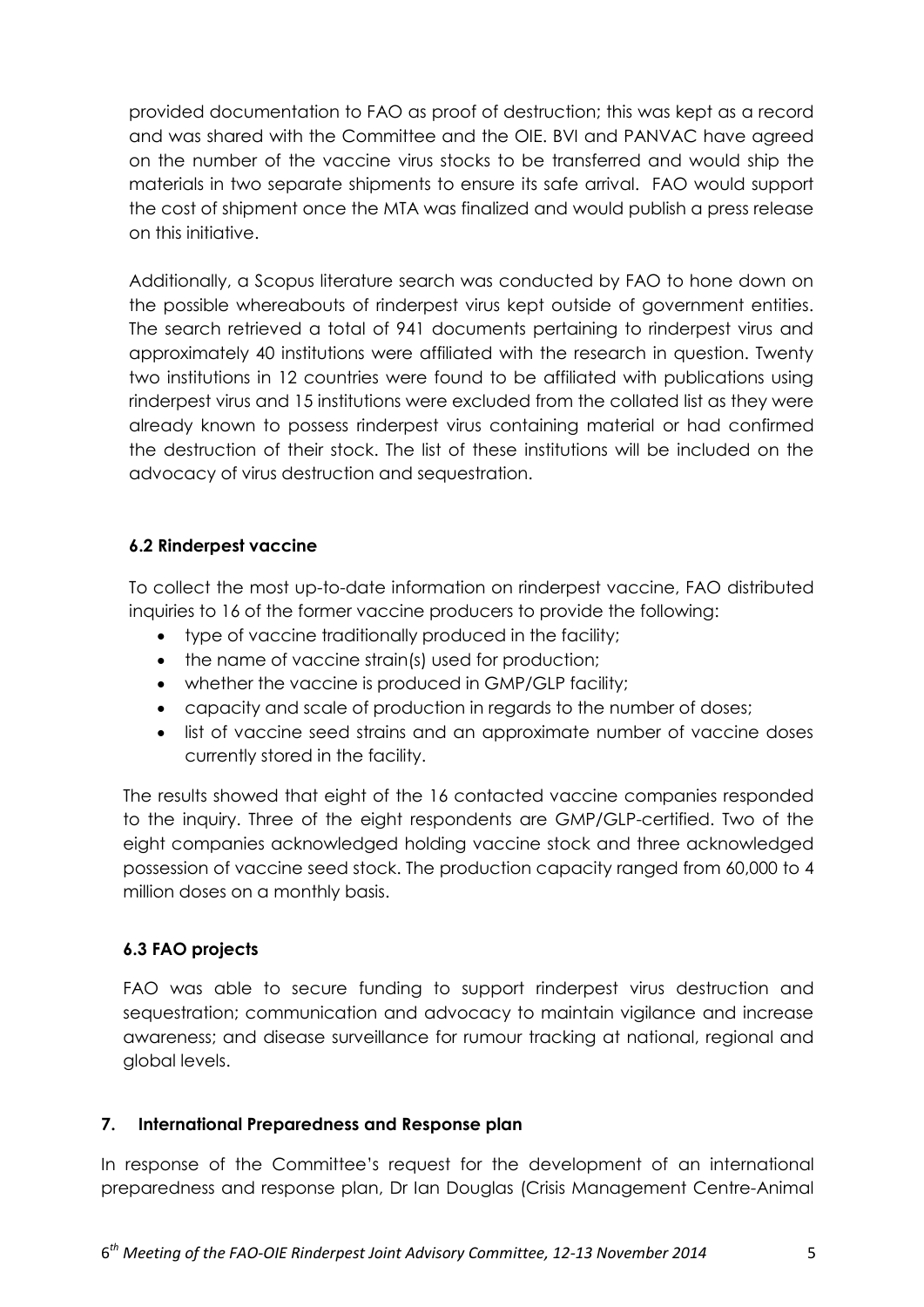Health, FAO) presented a white paper. The proposed basic framework is called; *an international preparedness plan for an outbreak of rinderpest.* (Annex 3)

The Committee had previously recommended producing a plan of global mitigation and the steps to be taken in the event of a rinderpest virus leak to the environment and susceptible animal populations in the post-eradication era. The Committee now considered this to be a matter of urgency and was in a position to produce a concept note to support this plan and to participate in the entire process. The process should take into account the existing OIE Terrestrial Animal Health Code (2014), Chapter: 8.14 for an individual country to detect, respond and control the disease and to include the contribution of FAO in the global preparedness for a reoccurrence of rinderpest.

**Action 3.** The Committee would draft a concept note before the end of 2014 to engage with FAO in developing a preparedness and response plan

## **8. Committee achievements and work plan for 2015**

The Committee discussed their achievements since June 2012 in support of post rinderpest eradication activities. It was agreed that a comprehensive document should be compiled to reflect achievements since the appointment of this Committee in June 2012.

The rinderpest roadmap document was updated indicating a list of tasks completed, ongoing and planned for near future. This roadmap document had been used to set milestones and measure accomplishment by FAO, OIE and JAC towards rinderpest post eradication initiatives.

Action 4. The joint Secretariat to compile evidence from previous reports to prepare a complete list to share by email communication

## **9. Next Meeting**

It was proposed that the next meeting of the rinderpest Joint Advisory Committee meeting be tentatively scheduled 17-18 March 2015 in Rome.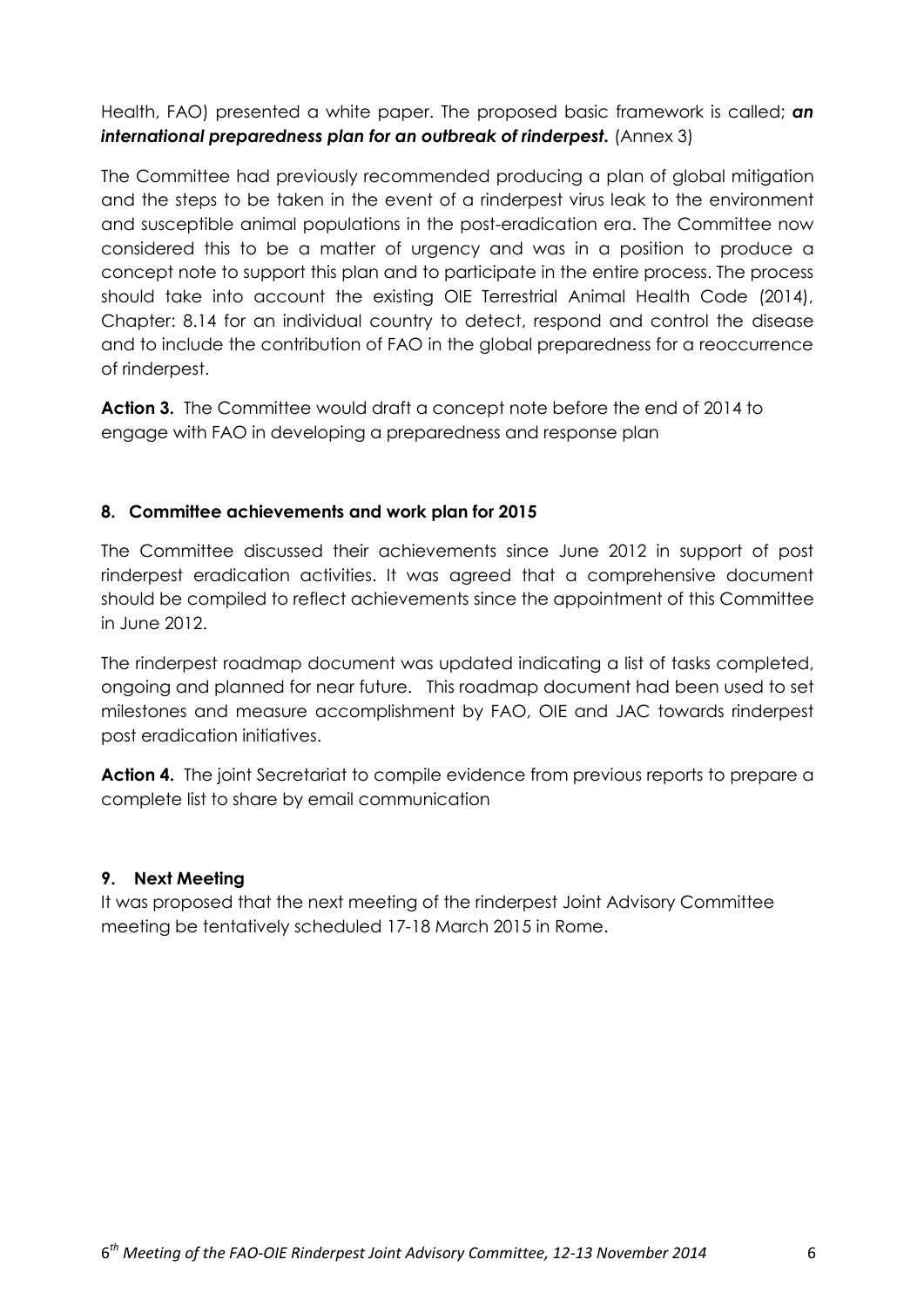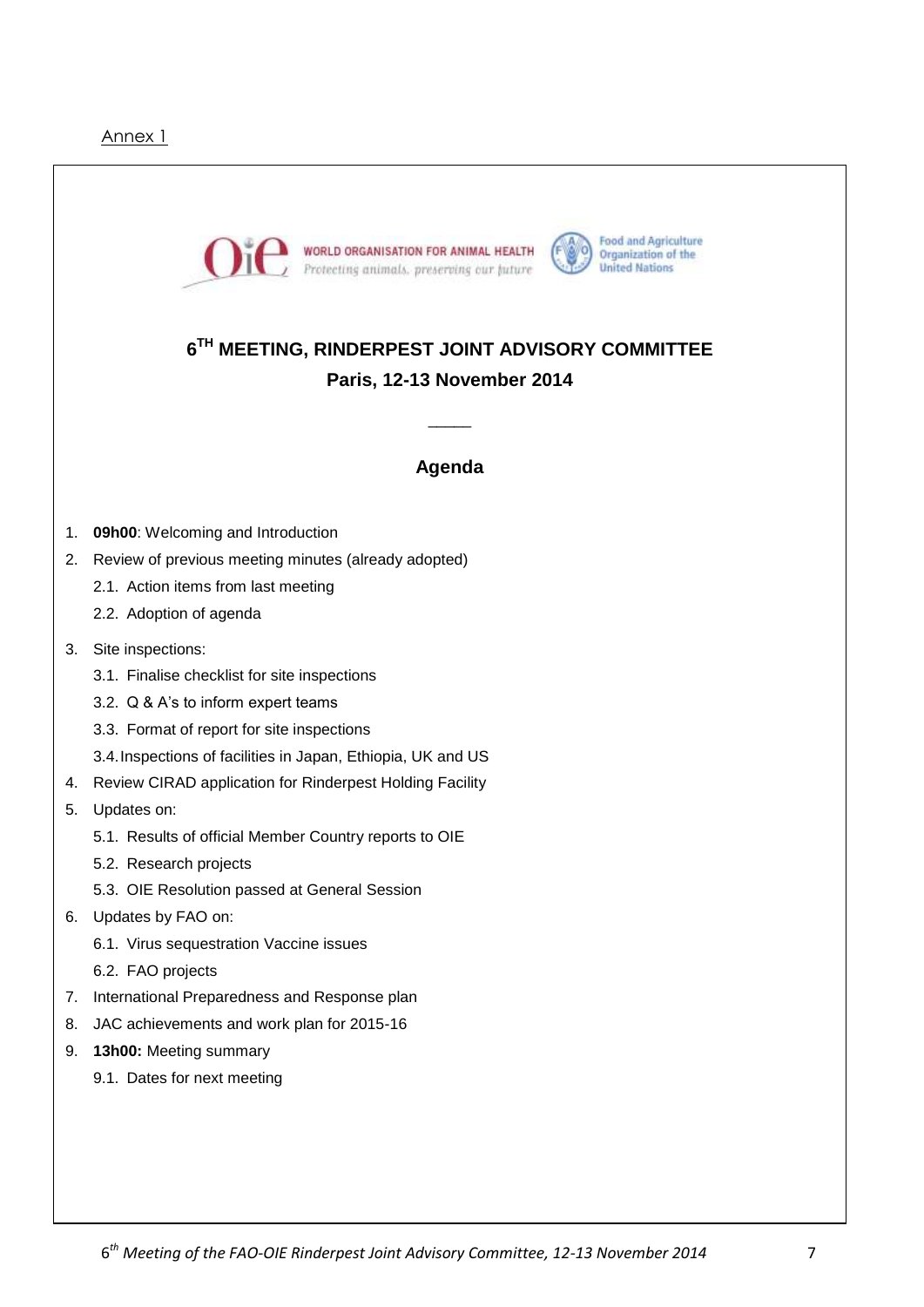# Working documents:

- 1. Meeting agenda
- 2. Report of  $5<sup>th</sup>$  joint advisory committee meeting
- 3. Application for rinderpest holding facility
- 4. Q & A Rinderpest inspections
- 5. Checklist for site inspections
- 6. An International preparedness plan for an outbreak of rinderpest
- 7. Operational guidance for site inspections to approve FAO-OIE Rinderpest Holding Facilities

### **List of Participants**

Dr Gordon Abraham Virology & Biosecurity specialist Gordon Abraham, B.Sc., Ph.D. 8 St Georges Court Highton, Vic. 3216 AUSTRALIA

Dr Geneviève Libeau In charge of FAO Reference Centre for Morbilliviruses in Ruminants CIRAD-Département Systèmes Biologiques UPR "Contrôle des Maladies Animales Exotiques et Emergentes" Groupe Virologie TA A-15/G (bureau G204) Campus International de Baillarguet 34398 Montpellier cedex 5 FRANCE

Dr Junaidu Maina Contingency Plan Specialist J M Global Associates Ltd 13 Khartoum Street Wuse Zone 5 Post Office Box 8867 Abuja NIGERIA Post code 900281

Dr Samia Metwally (Secretariat) Animal Health Officer/Virologist FAO Secretariat Food and Agriculture Organization Viale delle Terme di Caracalla 00153 Rome **ITALY**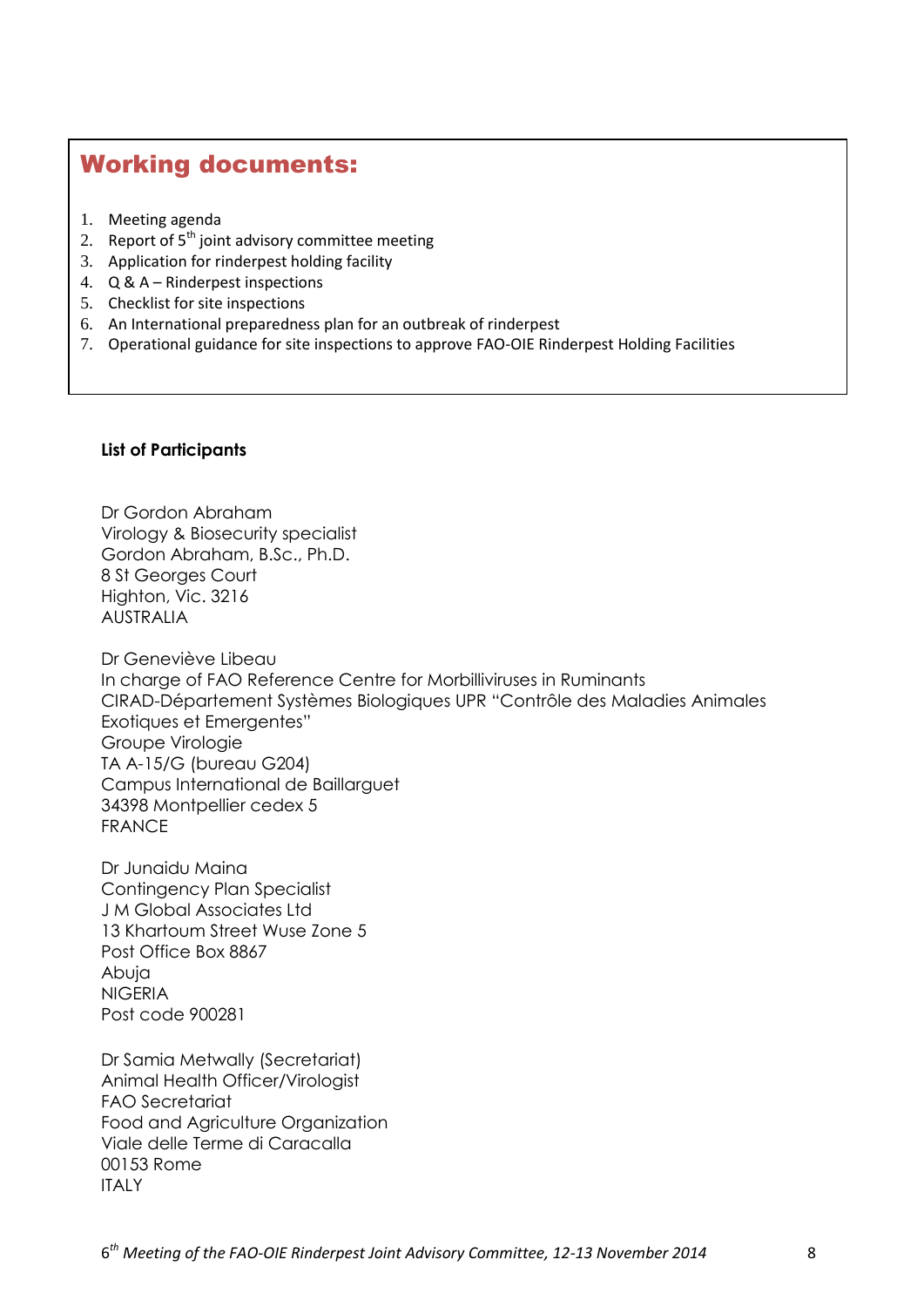Dr Beverly Schmitt *(attended by video-conference)* **Director** Diagnostic Virology Laboratory National Veterinary Services Laboratories Ames, Iowa, 50010 UNITED STATES OF AMERICA

Prof Mo Salman Professor of Veterinary Epidemiology Animal Population Health Institute College of Veterinary Medicine and Biomedical Sciences Colorado State University Fort Collins, CO 80523-1644

Dr David Ulaeto FSB Principal Scientist Department Biomedical Sciences Dstl Porton Down Salisbury SP4 0JQ UNITED KINGDOM

Dr Gerrit Vilijoen Head Animal Production and Health Section Joint FAO/IAEA Programme of Nuclear Techniques in Food and Agriculture PO Box 100 A-1400 Vienna AUSTRIA

Mr Dawid Visser (OIE) OIE Officer World Organisation for Animal Health (OIE) 12 rue de Prony 75017 Paris France

### **Observers**

Dr Mariano Pablo Ramos Chargé de mission World Organisation for Animal Health (OIE) 12 rue de Prony 75017 Paris France

Dr Ian Douglas Manager, Crises Management Center- Animal Health Food and Agriculture Organization (FAO) Viale delle Terme di Caracalla 00153 Rome **ITALY**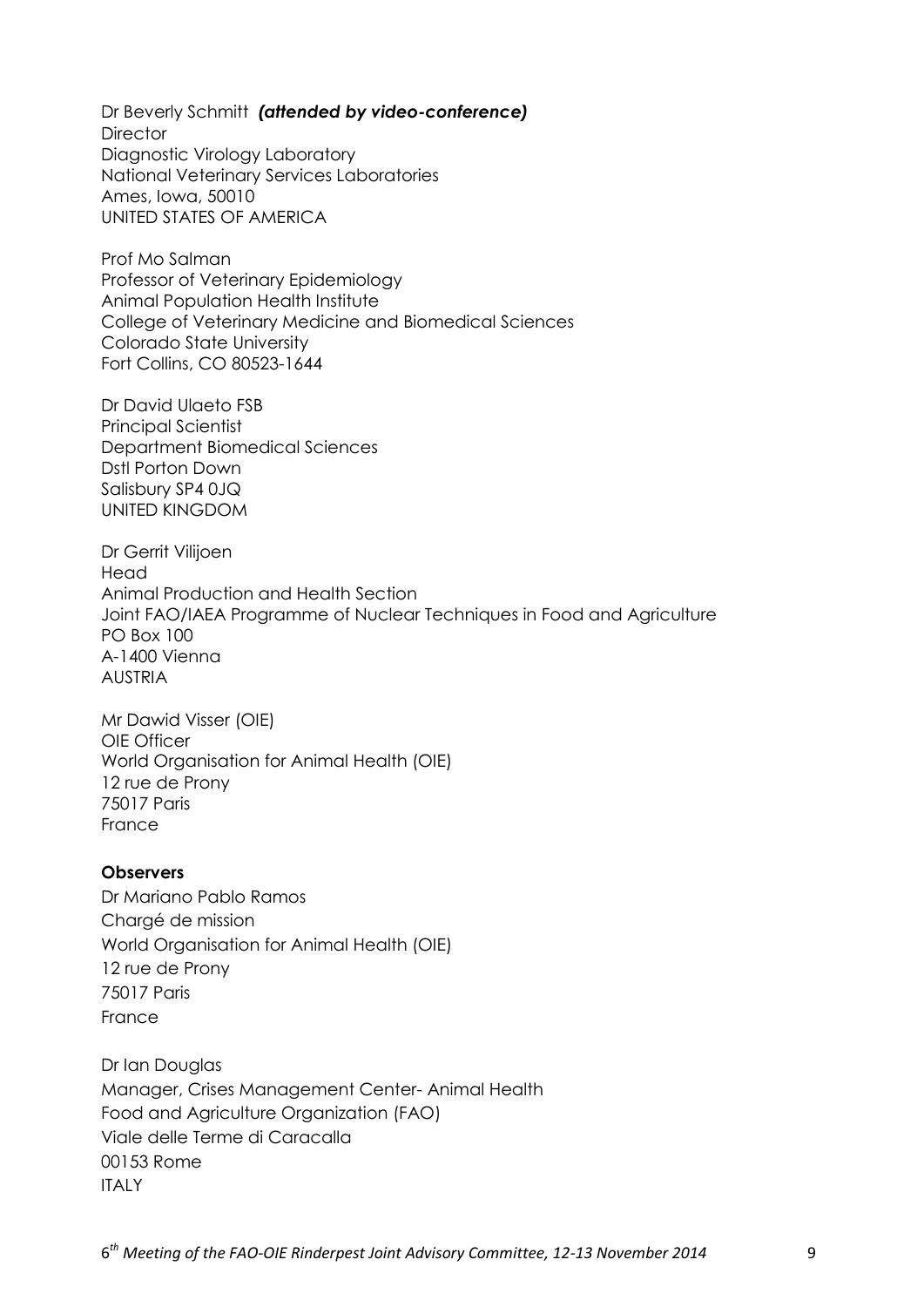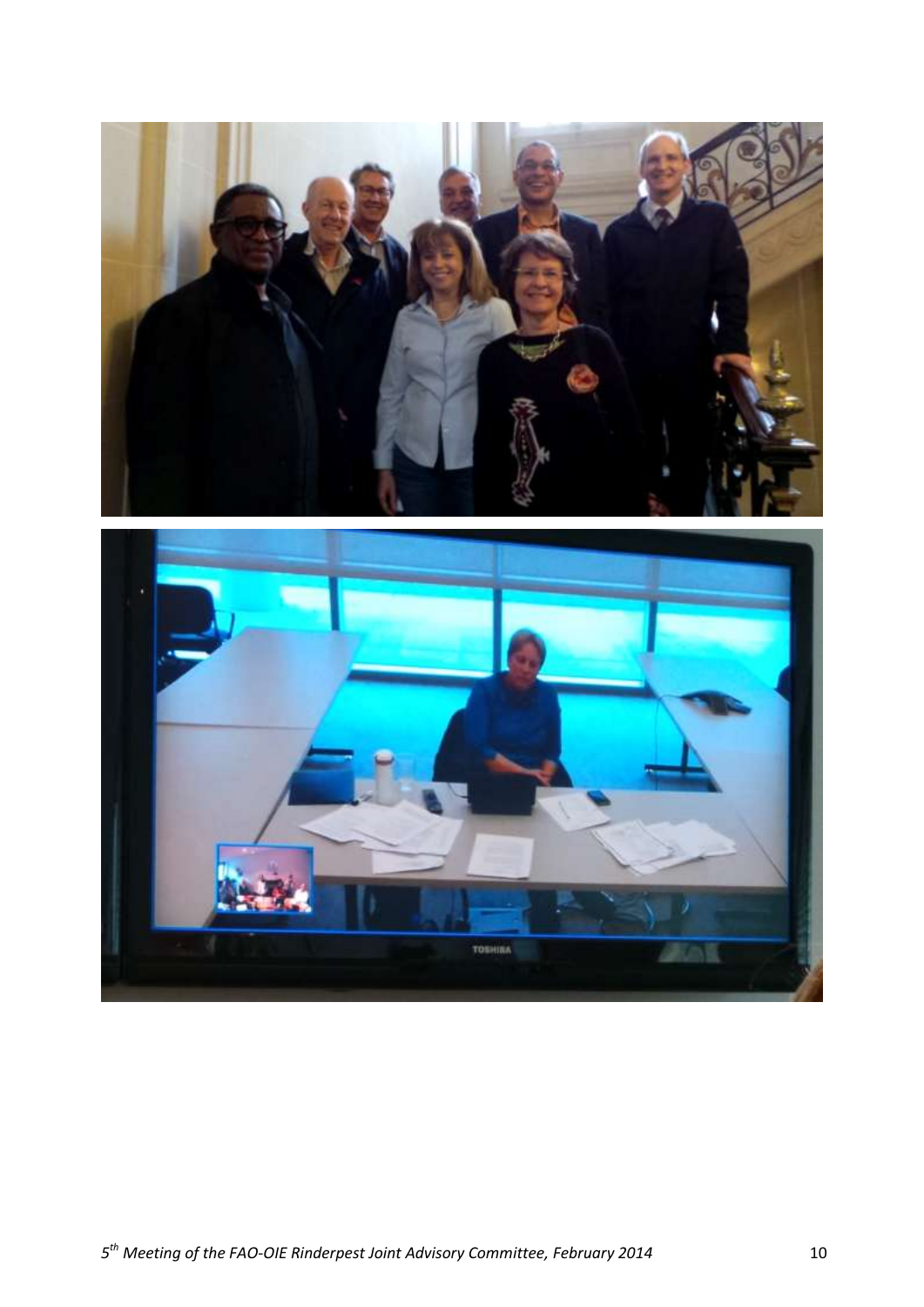### Annex 2

### RESOLUTION No. 23

### **Procedure for the Designation of Facilities Holding Rinderpest Virus Containing Material to Maintain Global Freedom from Rinderpest**

ACKNOWLEDGING the declaration of global freedom from rinderpest in May 2011 and the commitment made by Member Countries to maintaining this status,

CONSIDERING OIE Resolution No.18 (2011) requesting the Director General of the OIE to approve facilities in which rinderpest virus-containing material can be held, and to conduct regular site visits to those facilities to verify whether their biosafety/biosecurity conditions are adequate,

REITERATING the importance of reducing the number of existing rinderpest virus stocks through the destruction of virus in a safe manner and/or the transfer of virus stocks to internationally recognised reference in stitution s,

#### THE ASSEMBLY

- 1. REAFFIRMS its commitment to reducing, around the world, the number of institutions holding rinderpest virus-containing material under approved conditions and according to relevant guidelin es.
- 2. URGES the Member Countries to:
	- $-$  Approve the Mandate for facilities in which rinderpest virus containing material can be held (herein after 'Rinderpest Holding Facilities') (Appendix 1) to en sure that they support efforts to maintain global freedom from rinderpest,
	- Agree to approve a required minimum number of Rin derpest Holding Facilities. With approval of each facility being based on information provided by the FAO-OIE rinderpest joint advisory committee's review of the application, a site inspection (where appropriate), and advice from both the Director General, the Council of the OIE and the FAO Governing body,
	- Ensure that remaining stocks of rinderpest viru s containing material are transferred safely to one of the Rinderpest Holding Facilities if they are not destroyed.
- 3. REQUESTS the Director General:
	- Put in place, jointly with FAO, a system to m onitor and evalu ate approved Rinderpest Holding Facilities and, when not compliant with the Mandate, to temporally or permanently remove their approved status according to the seriousness of the non-compliance,
	- Put in place, jointly with FAO, a mechanism for tracking stocks of rinderpest virus containing material within and between approved Rinderpest Holding Facilities.

(Adopted by the World Assembly of Delegates of the OIE on 27 May 2014)

\_\_\_\_\_\_\_\_\_\_\_\_\_\_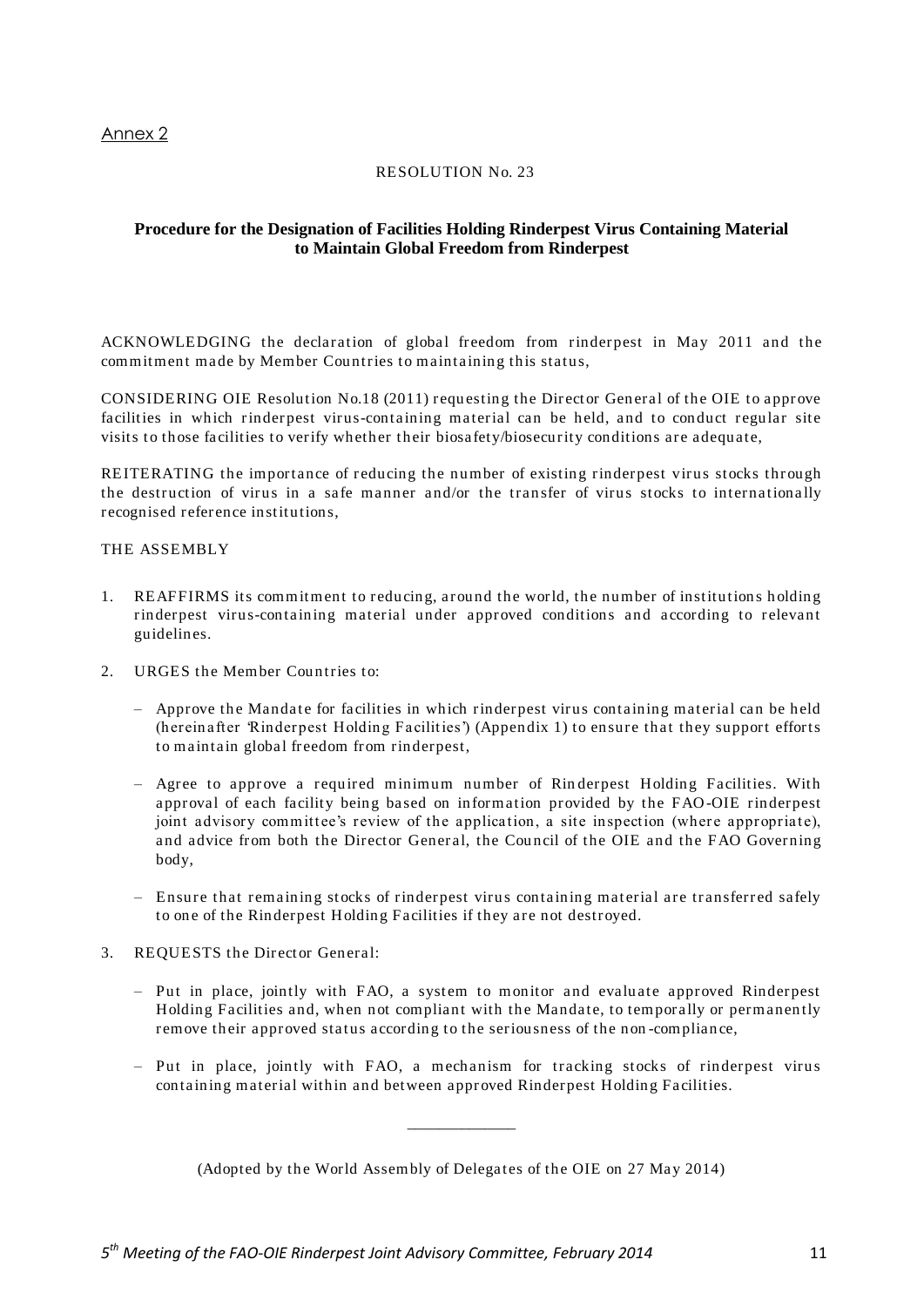#### Appendix

### **MANDATE FOR A FACILTY HOLDING RINDERP EST VIRUS CONTAINING MATERIAL**

The facilities in which rinderpest virus  $(RPV)$ -containing material can be held (hereinafter Rinderpest Holding Facilities') should have a mandate which justifies their function and ensures safe storage of this material.

The Rinderpest Holding Facility has a separate mandate and approval mechanism from an OIE Reference Laboratory for rinderpest and an FAO Reference Centre for morbillivirus.

Although the decision to designate a Rinderpest Holding Facility lies with the OIE World Assembly of Delegates, the OIE Delegate must support the application and be fully aware of the Mandate.

The following text describes the Mandates of the two categories of Rinderpest Holding Facility:

- A) Rinderpest Holding Facility for storing rinderpest virus containing material, excluding vaccine stocks
- B) Rinderpest Vaccine Holding Facility for storing only manufactured vaccines, vaccine stocks and material solely for their production.

#### A) Rinderpest virus holding facilities for storing rinderpest virus containing material, **e xclu din g vaccin e stocks:**

- 1. To safely hold rinderpest virus (hereinafter "RPV") containing material at an appropriate level of bio-containment and ensure appropriate measures are taken to prevent its accidental or deliberate release.
- 2. To accept RPV-containing material from FAO and OIE Member Countries for safe storage and/or for destruction .
- 3. To notify FAO and the OIE before receiving RPV-containing material from other institutes for FAO to assist in shipping if needed and to ensure chain of custody.
- 4. To provide RPV-containing material to other institutes for the research or vaccine manufacture that has been approved by FAO and the OIE.

 $\overline{a}$ 

<sup>1</sup> *R inderpest virus-containing m aterial* means field and laboratory strains of rinderpest virus; vaccine strains of rinderpest virus including valid and expired vaccine stocks; tissues, sera and other clinical material from infected or suspect animals; and diagnostic material containing or encoding live virus. Recombinant morbilliviruses (segmented or non -segmented) containing unique rinderpest virus nucleic acid or amino acid sequences are considered to be rinderpest virus. Full length genomic material including virus RNA and cDNA copies of virus RNA is considered to be *rinderpest virus-containing m aterial*. Sub-genomic fragments of morbillivirus nucleic acid that are not capable of being incorporated in a replicating morbillivirus or morbillivirus-like virus are not considered as *rinderpest virus-containing m aterial.*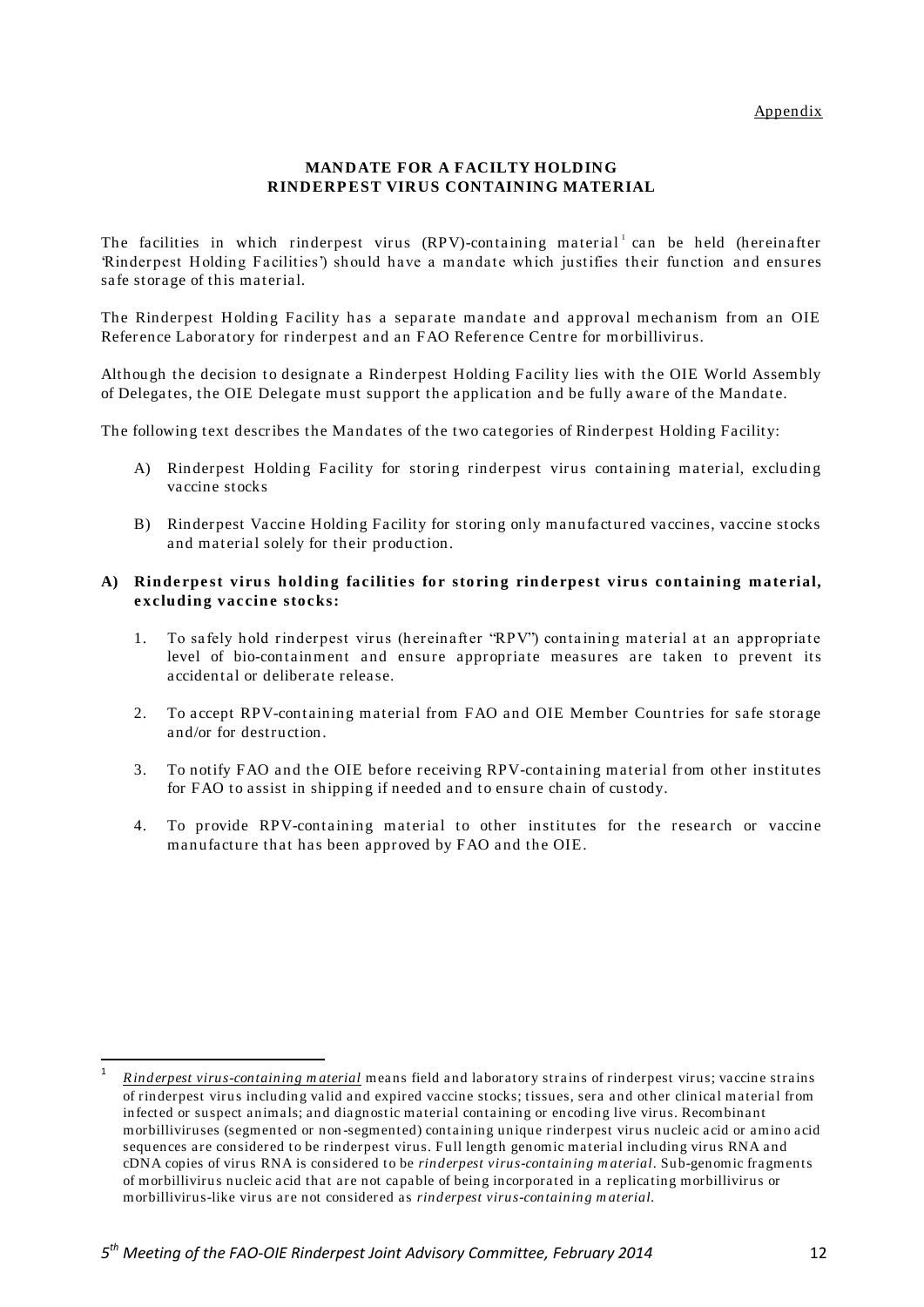- 5. To retain an up-to-date in ventory of RPV-con taining material and sequence data (including recording entry and exit of this material into and out of the facility), and to share this information with FAO and the OIE through the designated rinderpest database.
- 6. To send an annual report to the OIE an d FAO
- 7. To maintain a system of quality assurance, biosafety and biosecurity.
- 8. To provide technical advice or training to personnel from other FAO and OIE Member Countries on the destruction, safe shipment of RPV-containing material, and/or decon tamination of facilities.
- 9. To participate in scientific meetings in its capacity as FAO-OIE Rinderpest Holding Facility and using that title.
- 10. To establish and maintain a network with other Rinderpest Holding Facilities.
- 11. To seek approval from FAO and the OIE before manipulating RPV-containing materials for the purposes of research or any other purposes, including in private sector institutions, or before shipping RPV-containing materials to other institutes.
- 12. When FAO and the OIE carry out an audit or site inspection the rinderpest holding facility shall fully cooperate and provide all the relevant reports and information.

### **B**) Rinderpest Vaccine Holding Facility for storing only manufactured vaccines, vaccine stocks and material solely for their production:

- 1. To retain an up-to-date inventory of vaccine stocks including current and expired vaccines and any materials solely for vaccine production and to share such information with FAO and the OIE through the designated rinderpest database.
- 2. To validate or destroy stocks of expired vaccines.
- 3. To regularly test the quality of the vaccines in accordance with the OIE guidelines.
- 4. To maintain and follow procedures approved by FAO and the OIE for managing vaccine stocks (storing packaged and manufactured vaccine).
- 5. To contribute, when requested by FAO and the OIE, to the global rinderpest vaccine bank and preparedness strategy, including through the emergency manufacture and preparation of vaccin es in accordance with OIE standards.
- 6. To accept vaccine virus seeds or stocks from FAO and OIE Member Countries for safe storage and/or for destruction.
- 7. To notify FAO and the OIE before receiving RPV-containing material from other institutes for FAO to assist in shipping if needed and to ensure the chain of custody.
- 8. To provide vaccine virus seeds or vaccines to other institutes (public or private sector) for the research or vaccine manufacture that has been approved by FAO and the OIE.
- 9. To send an annual report to the OIE and FAO.
- 10. To maintain a system of quality assurance, biosafety and biosecurity.
- 11. When FAO and the OIE carry out an audit or site inspection the rinderpest holding facility shall fully cooperate and provide all the relevant reports and information.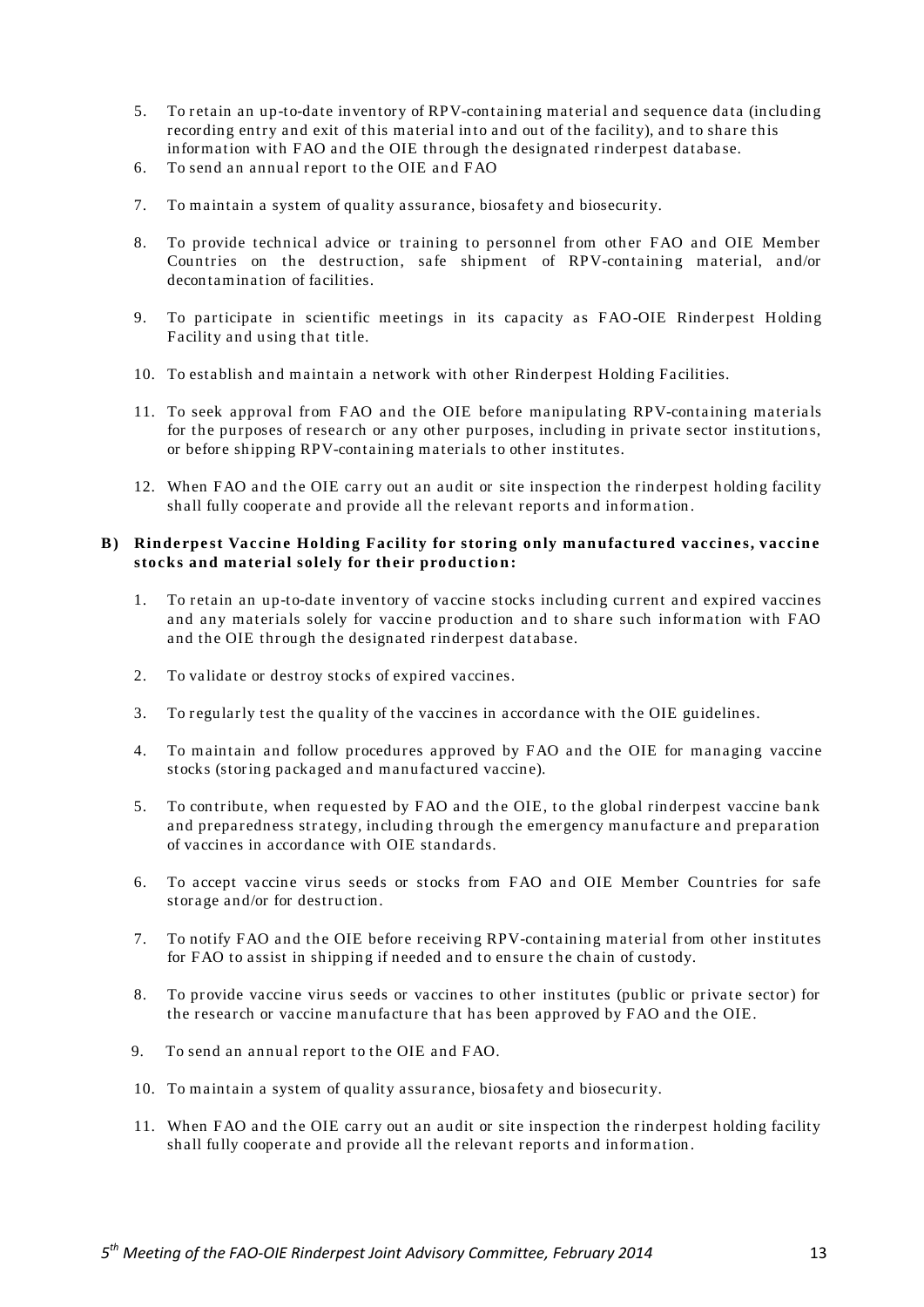### Annex 3

# **An international preparedness plan for an outbreak of rinderpest**

## **Rationale:**

Prior to global eradication, an outbreak of rinderpest may have been considered to be primarily a concern for the country affected. Given the global free status, an outbreak is now a matter for the globe.

While the "host" country maintains its sovereignty to manage the outbreak, it may now be more dependent than previously on:

- Access to diagnostic capability (both in terms of recognition in the field and laboratory analysis);
- Access to vaccines of adequately quality in sufficient quantity;
- Access to resources that can be directed to eradication, including personnel, funds, equipment and supplies.

While the disease may be recognized in a single country, it may be first seen in multiple countries, and countries at risk may be demanding of the same resources as the infected country(ies). This raises the issue of the allocation of scarce resources.

While one imperative is to store rinderpest virus safely, another is to minimize the number of countries that seek to store it. In order to give up virus stocks, high level decisions are going to be required (likely above that of the Chief Veterinary Officer). The decision-maker is likely wishing to have some assurance that:

- If the worst happens and the disease occurs, this country can depend on the international community to provide a diagnostic service and vaccines that are needed but have been surrendered?
- Can this country be certain that it will be treated in an even-handed manner compared to other countries which may have similar needs?
- What is going to be expected of this country by the international community?
- Who is going to be deciding all of this and what is the decision-making process?

## **Planning:**

A plan achieves a number of related outcomes:

- 1. It causes a process to occur to create and update the plan that necessarily brings together the stakeholders and obtains commitments;
- 2. It causes resources to be applied to provide solutions to problems that have not yet occurred;
- 3. It records the outcomes of the deliberations;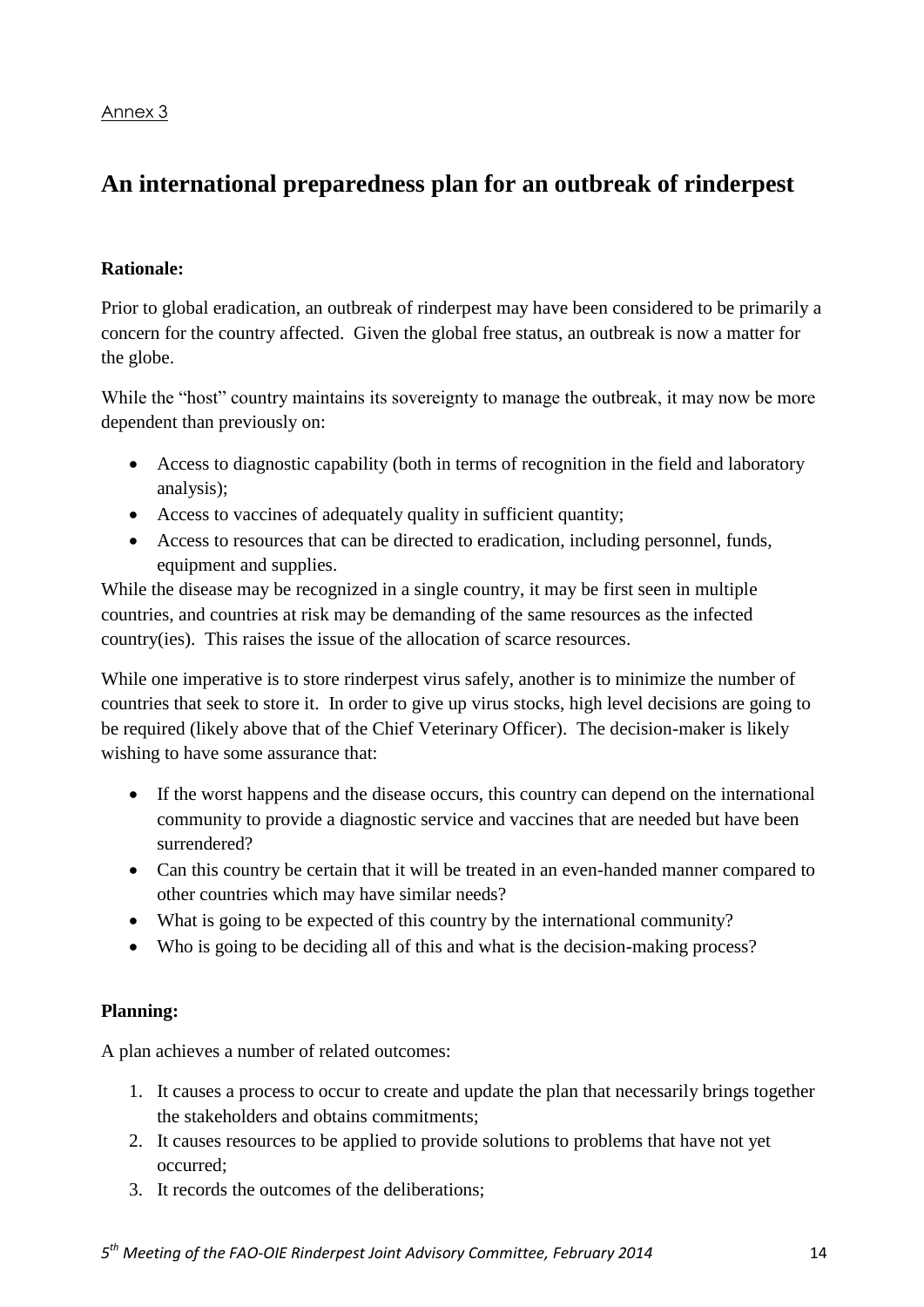- 4. It expresses the "who", "what", "how", "why", "when" of the actions decided upon;
- 5. It provides clarity to those who are affected by the plan, in advance;
- 6. It provides a strong guide as to the best approach used.

## **Options if the worst happens:**

- The host country can be left to address the problem and could appeal to laboratories that hold the vital virus-based supplies.
- The international community including FAO, OIE (advised by JAC), large countries, holding laboratories etc., can come together and consider what might be done. FAO/OIE would likely provide leadership and support but not much vaccine, diagnostic capability or financial resources.
- The international community can react by implementing a plan that it has developed for this very purpose, and that has been agreed at a moment in history and is revisited on a regular basis.

## **Issues to be addressed by an international plan:**

- Differing levels of preparedness for different levels of risk.
- The plan should address what is to be done before an outbreak (international preparedness plan) as well as what is to be done after an outbreak (international contingency plan).
- Who decides how the country's prevention, detection and response and recovery efforts are supported?
- If this is to be left to whoever comes forward first, will there be delay while various providers wait for one another to step up?
- Will the international community leave this up to OIE/FAO? What limitations will it place on OIE/FAO?
- Given that FAO/OIE do not hold the scarce resources, how can their decisions be put into effect?
- What items will be kept in an international stockpile (vaccines, cold-chain equipment, cleaning dn disinfection etc.)?
- Will some form of representative council decide? How is this represented? Will each holder of the scarce resources be bound by the decisions made?
- How long is it acceptable to deal with the problem? Is depopulation required or can the disease be eradicated using approaches used prior to freedom being declared?
- How will the eradication effort be financed? It would seem un-reasonable to establish a reserve fund that may never be used, but can (some) countries agree on a cost-sharing formula and limits to expenditure in that mode? Can those countries obtain the funds required, at short notice, and outside of the normal budget cycle?
- What if this does not occur for decades? Where will the expertise and resources be obtained from then?